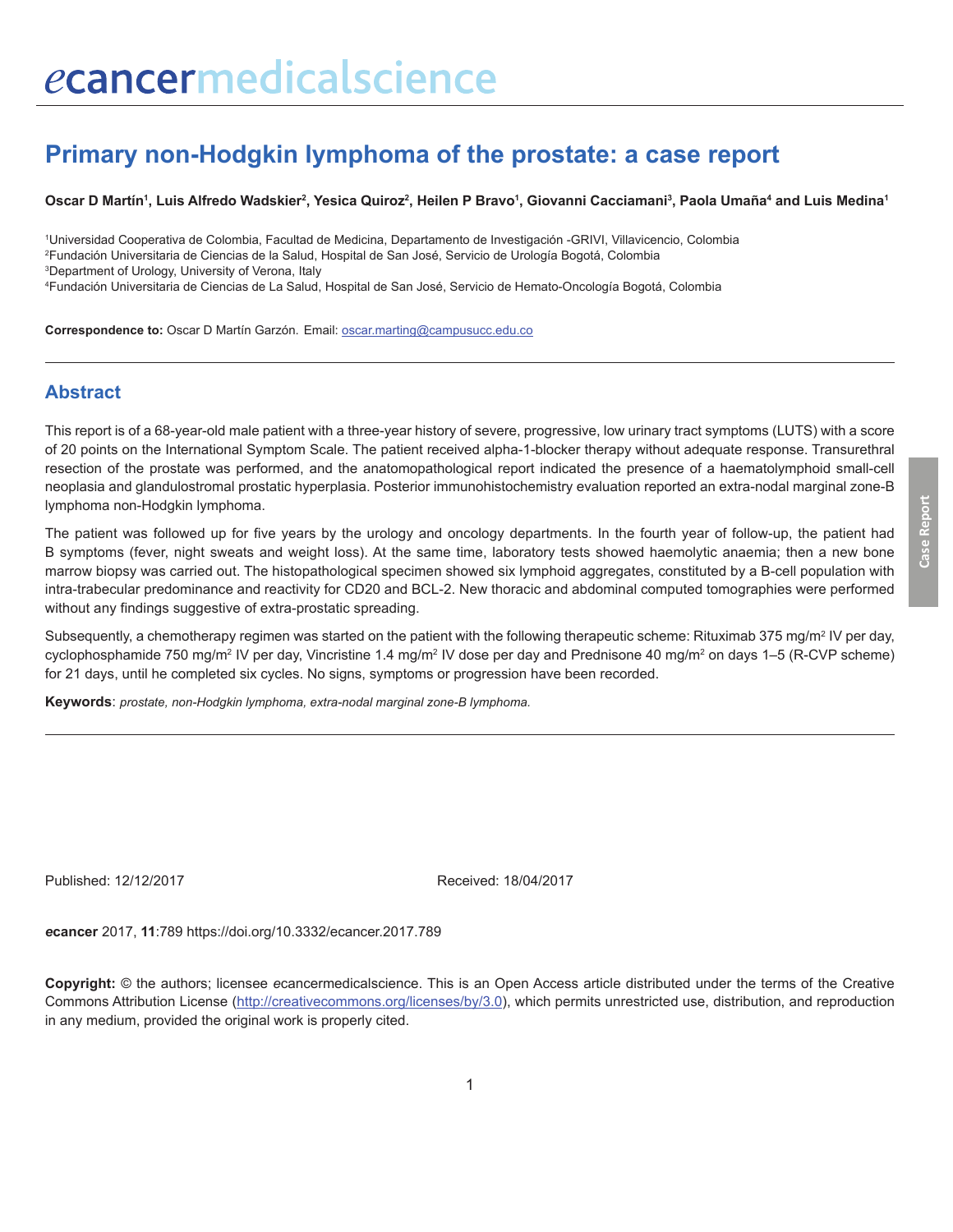### **Introduction**

Lymphoproliferative diseases usually originate in the lymphatic system. However, up to 10% of cases affect the urinary tract, most of which correspond to non-Hodgkin lymphomas (NHL) [\[1\]](#page-4-0). Urinary tract involvement occurs in less than 10% of the patients with disseminated disease; however, only 1% of cases present urinary symptoms at the onset of the pathology [\[1\]](#page-4-0), [\[2\]](#page-4-0).

The primary involvement of the prostate by a lymphoma is infrequent, accounting for 0.1% overall lymphoproliferative diseases [\[9\]](#page-5-0). It usually does not present any symptoms or alter the prostate-specific antigen (PSA) values. The diagnosis is made in an incidental fashion most of the time. Nonetheless, it is an aggressive tumour with high mortality rates. At the moment, there is no single standardized therapeutic guide for its management, requiring several therapeutic strategies.

#### **Methods**

Herein, we present the case of a 68-year-old male patient with a three-year history of severe, progressive, low urinary tract symptoms (LUTS), and 20 points on the International Symptom Scale score. On digital rectal examination, a regular-sized prostate was found, without nodules, with normal consistency, free lateral recesses, no asymmetry and mobile, symmetric seminal vesicles, without masses and a normal sphincter tone. The rest of the physical examination was within normal limits. Additional tests showed a PSA value of 1.4 mg/dL, low and prolonged free uroflowmetry with a post-voidal volume of 64 cc and a prostatic volume of 50 cc measured by transrectal ultrasound. Cystoscopy evaluation revealed a trilobulated prostate with no other significant findings. The patient received alpha-1-blocker therapy without proper cessation of his symptoms.

Because of the clinical presentation, laboratory results, imaging findings and the lack of improvement when pharmaceutical treatment was attempted, a transurethral resection of the prostate was performed. The patient was discharged on the second post-operative day. Removal of the transurethral catheter occurred on the fifth post-operative day, and no complications were reported in the early post-operative period.

#### **Results**

The anatomopathological report indicates the presence of a haematolymphoid small-cell neoplasia and glandulostromal prostatic hyperplasia ([Figure 1\)](#page-2-0). Therefore, it is sent to immunohistochemistry evaluation, reporting an extra-nodal marginal zone-B lymphoma (MALT) NHL, which was supported by a positive CD20 tumoural marker.

The service of haemato-oncology assessed the patient after two months following the procedure. Cervical, thoracic and abdominal computed tomographies were performed without any findings suggestive of extra-prostatic spreading. Karyotype identified an XY 46 karyotype without pathological alterations. Bone marrow biopsy and flow cytometry were negative to haematolymphoid neoplasia [\(Figure 2](#page-2-0)).

The patient was followed up for five years (every six and two months by the urology and the haemato-oncology department, respectively). He did not present LUTS; his I-PSS was five points, with urinary continence and appropriate erectile function without modification in comparison with his functioning before the surgical procedure, and the last control PSA was 0.4 ng/mL. In the fourth year of the follow-up, the patient had B symptoms (fever, night sweats and weight loss). At the same time, laboratory tests showed haemolytic anaemia; then, a new bone marrow biopsy was carried out. The histopathological specimen showed six lymphoid aggregates, constituted by a B-cell population with intra-trabecular predominance and reactivity for CD20 and BCL-2; these findings were the same as those associated with the initial pathology of the prostate. New thoracic and abdominal computed tomographies were performed without any findings suggestive of extraprostatic spreading.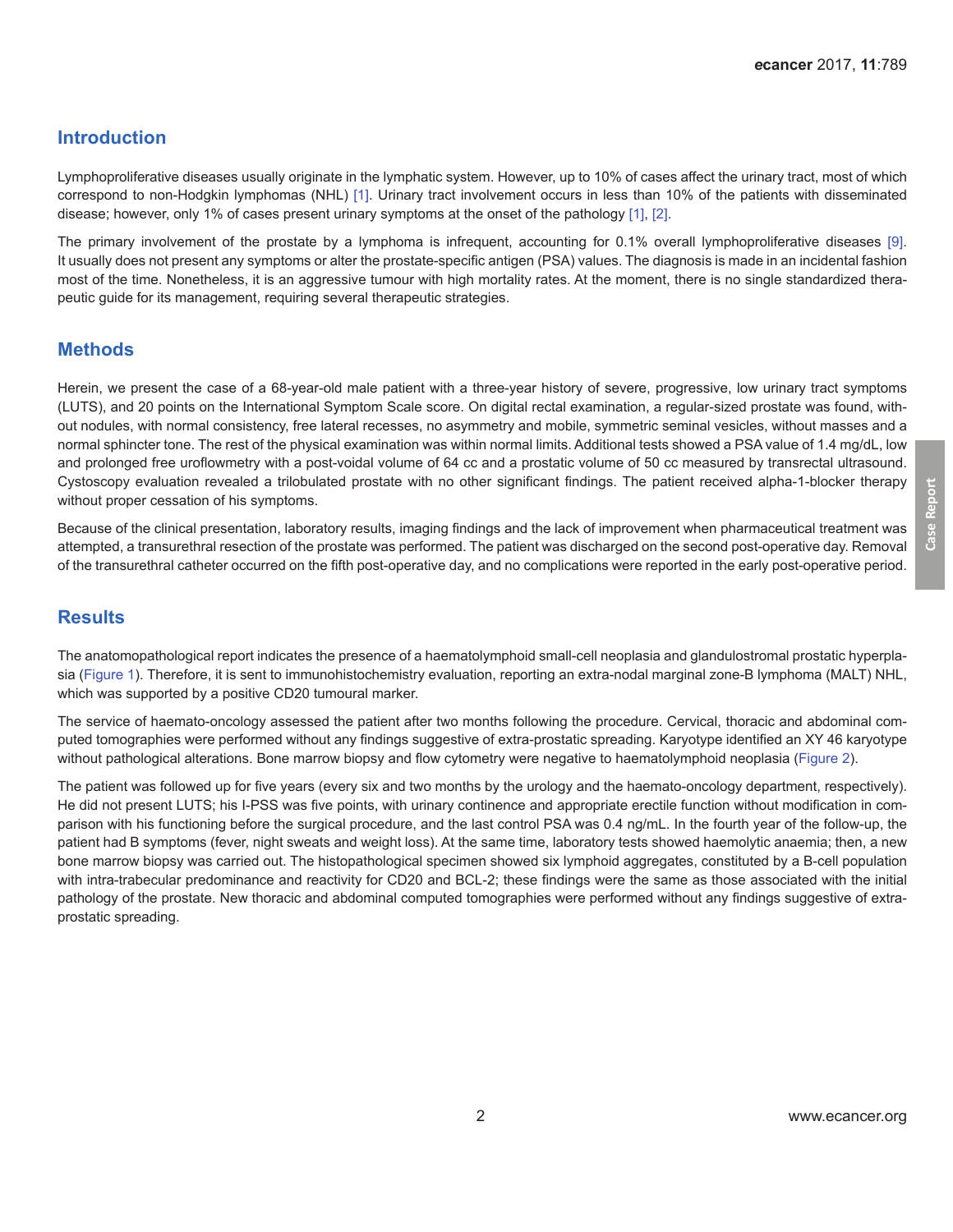<span id="page-2-0"></span>

**Figure 1. The anatomopathological report showed suspicion of compromise for small-cell neoplasia of possible haematolymphoid strain. Bone marrow cylinders with 60% megakaryocytes cellularity and with presence and evidence of all cell lines. Aggregates of mature lymphocytes of interstitial distribution are indicated by a black arrow.**

| <b>Population description</b>                            |            |  |  |  |  |  |
|----------------------------------------------------------|------------|--|--|--|--|--|
| <b>Population</b>                                        | Percentage |  |  |  |  |  |
| Mature lymphocytes T CD3                                 | 8.4        |  |  |  |  |  |
| Mature lymphocytes B CD19/CD20                           | 04         |  |  |  |  |  |
| CD 45 Tumoural B population,<br>C20+/CD5+/CD23/CD43/BCL2 | 0          |  |  |  |  |  |
| Immature population CD45 weak                            |            |  |  |  |  |  |
| CD19/CD10/HLA-DR                                         | 0.4        |  |  |  |  |  |
| CD19/CD10/HLA-DR/CD34                                    | 0          |  |  |  |  |  |
| CD117/HLA-DR/CD34                                        | O          |  |  |  |  |  |
| Mature myeloid                                           | 35         |  |  |  |  |  |
| Erytroid                                                 | 26         |  |  |  |  |  |
| Monocytic                                                | 27         |  |  |  |  |  |
| Eosinophils                                              | 3          |  |  |  |  |  |



#### **Figure 2. Bone marrow biopsy. Well-differentiated lymphocytic haematolymphoid neoplasm. Flowcytometry does not show infiltration by haematolymphoid neoplasm.**

Subsequently, a chemotherapy regimen was started with the following therapeutic scheme: Rituximab 375 mg/m² IV per day, cyclophosphamide 750 mg/m<sup>2</sup> IV per day, Vincristine 1.4 mg/m<sup>2</sup> IV dose per day and Prednisone 40 mg/m<sup>2</sup> on days 1–5 (R-CVP scheme), for 21 days until he completed six cycles.

The patient finished the sixth chemotherapy cycle with apparent adequate control of the disease and no signs of further progression. The patient showed no B symptoms; complete blood panel showed no anaemia or immature cell lines; the bone marrow biopsy reported no malignant findings; abdominal and thoracic CT evaluation was normal.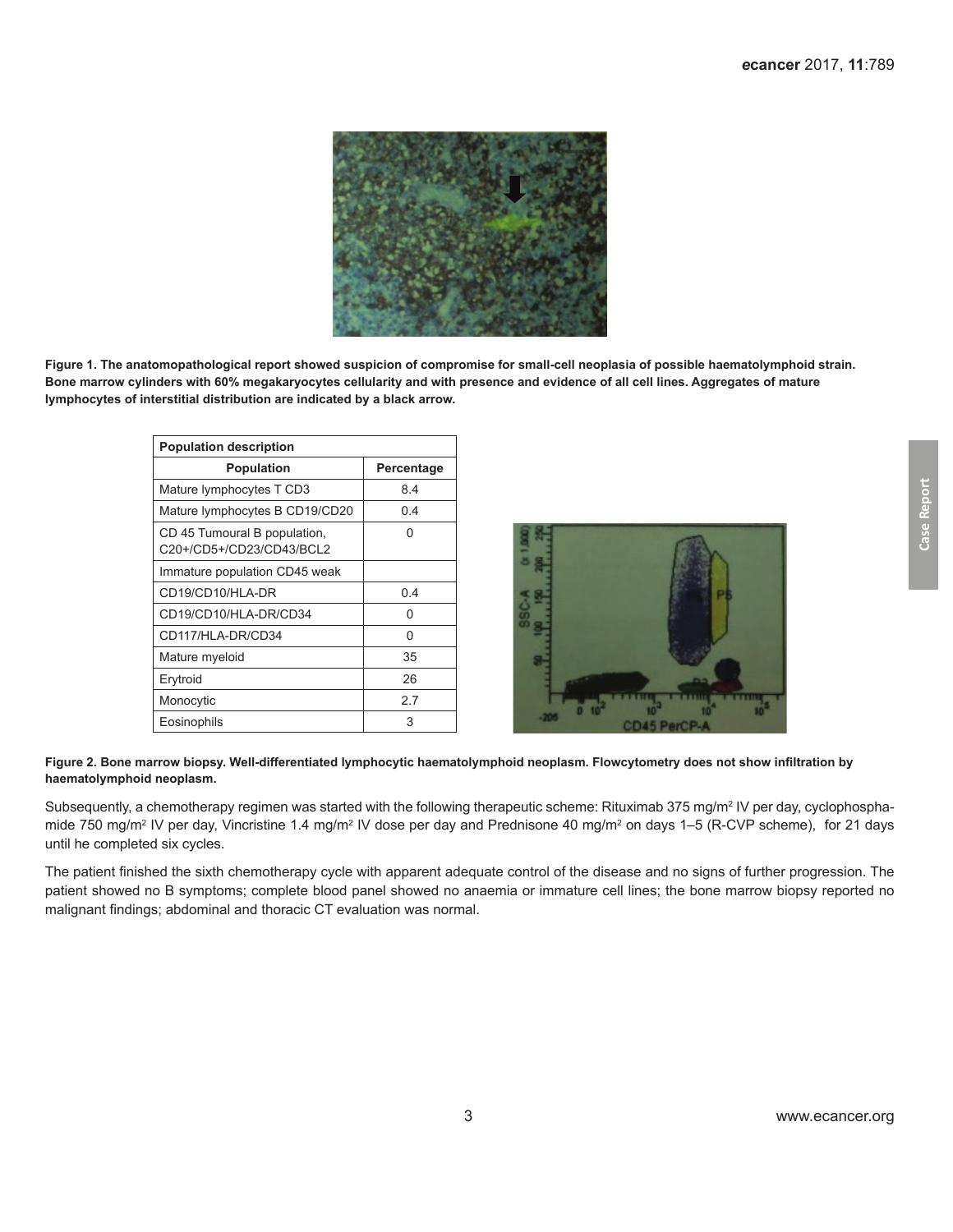### **Discussion**

A lymphoma is a malignant disease of the reticular system that can affect the adrenal glands and the genitourinary tract in a primary or secondary fashion. Three different types of presentation in the urinary system have been described: primary extra-ganglionic disease, clinical presentation of clinically occult lymph node disease and advanced stage of disseminated lymphoma [\[3\].](#page-4-0)

Lymphomatous infiltration, both primary and secondary, has been reported on kidneys up to 4.9% [\[4\]](#page-4-0), ureter [\[5\],](#page-4-0) bladder up to 0.2% [\[5\]](#page-4-0) and prostate, penis or testis in less than 0.1% [\[6–8\].](#page-5-0)

NHL of the prostate represents less than 0.09% of all malignant tumours of the gland [\[9\].](#page-5-0) Its diagnosis requires a high degree of clinical suspicion, especially in young males, since there are usually no clinical manifestations; the diagnosis is made incidentally in the setting of other more frequent processes of the prostate gland characterized by obstructive symptoms of the lower urinary tract, such as benign prostatic hyperplasia [\[10\]](#page-5-0).

MALT-type lymphoma is just 3% of all lymphoma types. It occurs more frequently in women during adult life and represents 5%–10% of all gastric neoplasms. The gastric localization accounts for 70% of the extra-ganglionic involvement. However, MALT-type lymphoma may be seen in lungs, head, neck, thyroid, skin, breast and other sections of the gastrointestinal tract, the prostate being the most remote site with less than 1% of cases [\[11\]](#page-5-0).

The largest series of cases of lymphomatous infiltration of the prostate reported in the literature (Table 1) show characteristics similar to our patient, regarding age (studied patients were between the fifth and seventh decades of life) and clinical manifestations (they all clinically debuted with LUTS, without urinary retention and a normal PSA in most of them). On digital rectal examination, a varied spectrum of findings has been reported. In most cases, an increase in the consistency of the gland is evidenced, which did not happen in our patient.

Concerning the lymphoma type, MALT-type b-cell NHL is usually managed with surgery and posterior chemotherapy if the bone marrow is involved. In our case, this type of lymphoma was removed surgically. After five years of follow-up, his bone marrow was found to be affected, requiring chemotherapy treatment.

Primary prostatic lymphoma is a rare condition, and it is estimated that there are less than 100 cases described in the world literature to date.

This low incidence has impeded the establishment of a consensus on its management. Notwithstanding, the treatment described includes radiotherapy, chemotherapy and radical prostatectomy (see Table 1). On the other hand, regardless of the stage and histological subtypes, 95% of patients die within 13 months of starting treatment, so it is important to include prostatic lymphoma in the differential diagnoses of a patient with LUTS and no pathological confirmation of its aetiology.

| Author                    | Type of<br>lymphoma          | <b>Presentation</b> | <b>Numbers of</b><br>patients | <b>Management</b>                                              |  |
|---------------------------|------------------------------|---------------------|-------------------------------|----------------------------------------------------------------|--|
| Bostwick and<br>Mann [12] | Primary                      | <b>LUTS</b>         |                               | Mean survival of<br>14 months                                  |  |
| Sarris et al [6]          | Primary NHL                  | <b>LUTS</b>         | 3                             | <b>CCT</b>                                                     |  |
| Fukutani et al [13]       | Primary NHL                  | <b>LUTS</b>         | 23                            | <b>CCT</b>                                                     |  |
| Wazait et al 2003<br>[14] | Primary B-cell<br><b>NHL</b> | <b>LUTS</b>         |                               | TURP, radical RT,<br>complete remission<br>at 3-year follow-up |  |

|  |  |  |  |  |  | Table 1. Summary of the main series of primary lymphomas in the prostate. |
|--|--|--|--|--|--|---------------------------------------------------------------------------|
|--|--|--|--|--|--|---------------------------------------------------------------------------|

CCT = combined chemotherapy, traditionally, cyclophosphamide, Adriamycin, vincristine and prednisolone-based regimens were used.

NHL = non-Hodgkin lymphoma.

RT = radiotherapy.

TURP = transurethral resection of the prostate.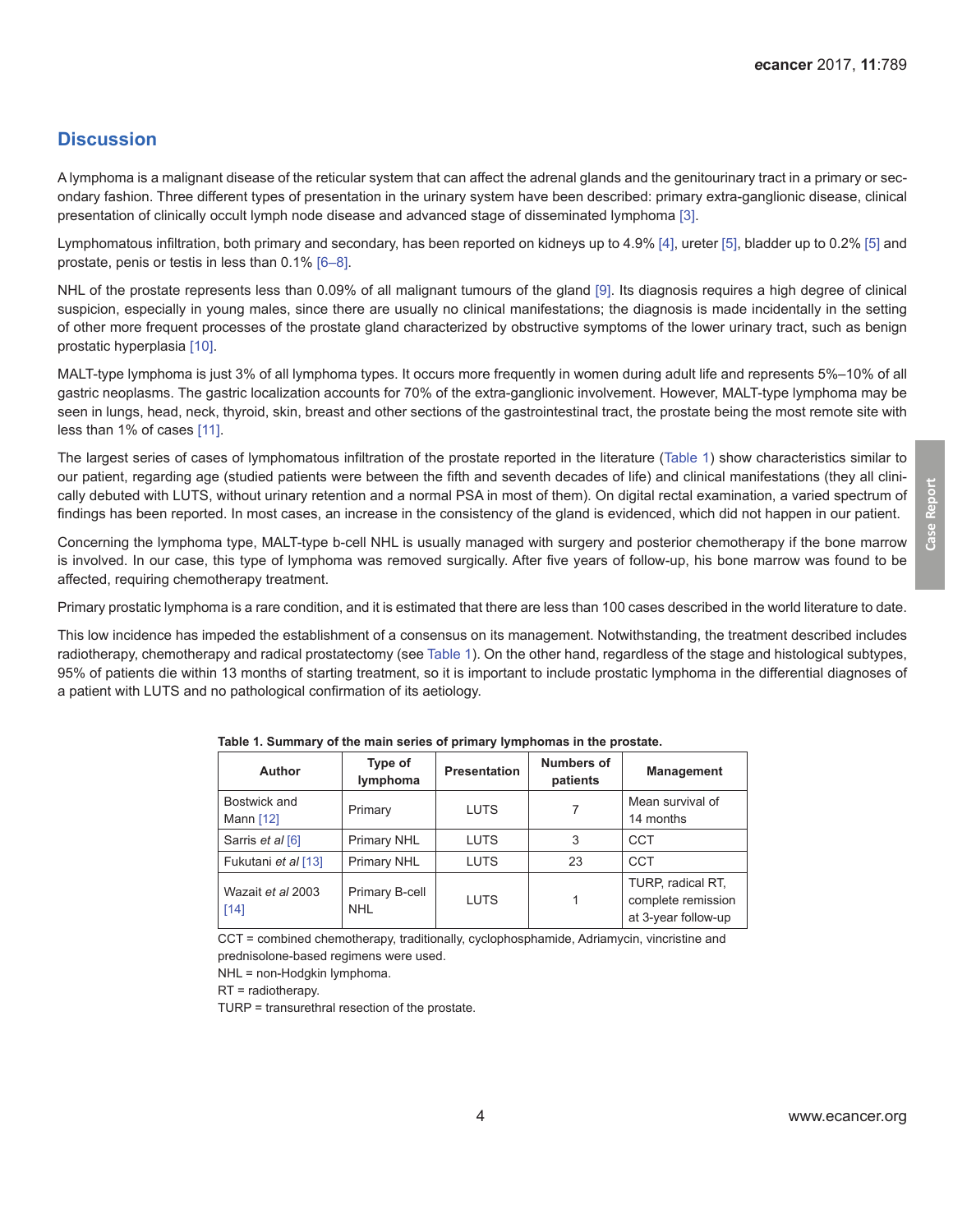### <span id="page-4-0"></span>**Conclusions**

MALT-type b-cell NHL of the prostate is a rare disease, with a high morbidity and mortality rate, with multiple treatment regimens proposed and without a defined consensus. This type requires chemotherapy once the bone marrow is involved or in the presence of B symptoms.

## **Funding**

The institution did not fund this study.

### **Conflicts of interest**

The authors declare no conflicts of interest.

### **Ethical approval**

All procedures performed in studies involving human participants were in accordance with the ethical standards of the institutional and/ or national research committees, and with the 1964 Helsinki declaration and its later amendments or comparable ethical standards. This article does not contain any studies with animals performed by any of the authors.

### **Financial disclosure**

No financial disclosure.

#### **Acknowledgments**

The authors would like to thank Nelly Romero Correal.

#### **References**

- 1. Kandel LB, McCullough DL, and Harrison LH, *et al* (1987) **Primary renal lymphoma. Does it exist?** *Cancer* **60** 386–391 PMID: [3594375](http://www.ncbi.nlm.nih.gov/pubmed/3594375)
- 2. Patel DR, Gomez GA, and Henderson ES, *et al* (1988) **Primary prostatic involvement in non-Hodgkin lymphoma** *Urology* **32**(2) 96–98 [https://doi.org/10.1016/0090-4295\(88\)90305-6](https://doi.org/10.1016/0090-4295(88)90305-6) PMID: [3400147](http://www.ncbi.nlm.nih.gov/pubmed/3400147)
- 3. Amat Cecilia M, Romero Perez P, and Sevilla Chica FI (1994) **Lymphomas of the urogenital system. Review of the entirety and report of 2 cases with testicular localization** *Arch Esp Urol* **47**(10) 992–997 PMID: [7864681](http://www.ncbi.nlm.nih.gov/pubmed/7864681)
- 4. Horii SC, Bosniak MA, and Megibow AJ, *et al* (1983) **Correlation of CT and ultrasound in the evaluation of renal lymphoma** *Urol Radiol* **5**(2) 69–76<https://doi.org/10.1007/BF02926774>PMID: [6351400](http://www.ncbi.nlm.nih.gov/pubmed/6351400)
- 5. Vesa Llanes J, Bielsa Gali O, and Llado Carbonell C, *et al* (1992) **Bladder involvement in non-Hodgkin's lymphoma. Diagnosis and therapeutic response** *Actas Urol Esp* **16**(2) 162–165 PMID: [1590094](http://www.ncbi.nlm.nih.gov/pubmed/1590094)